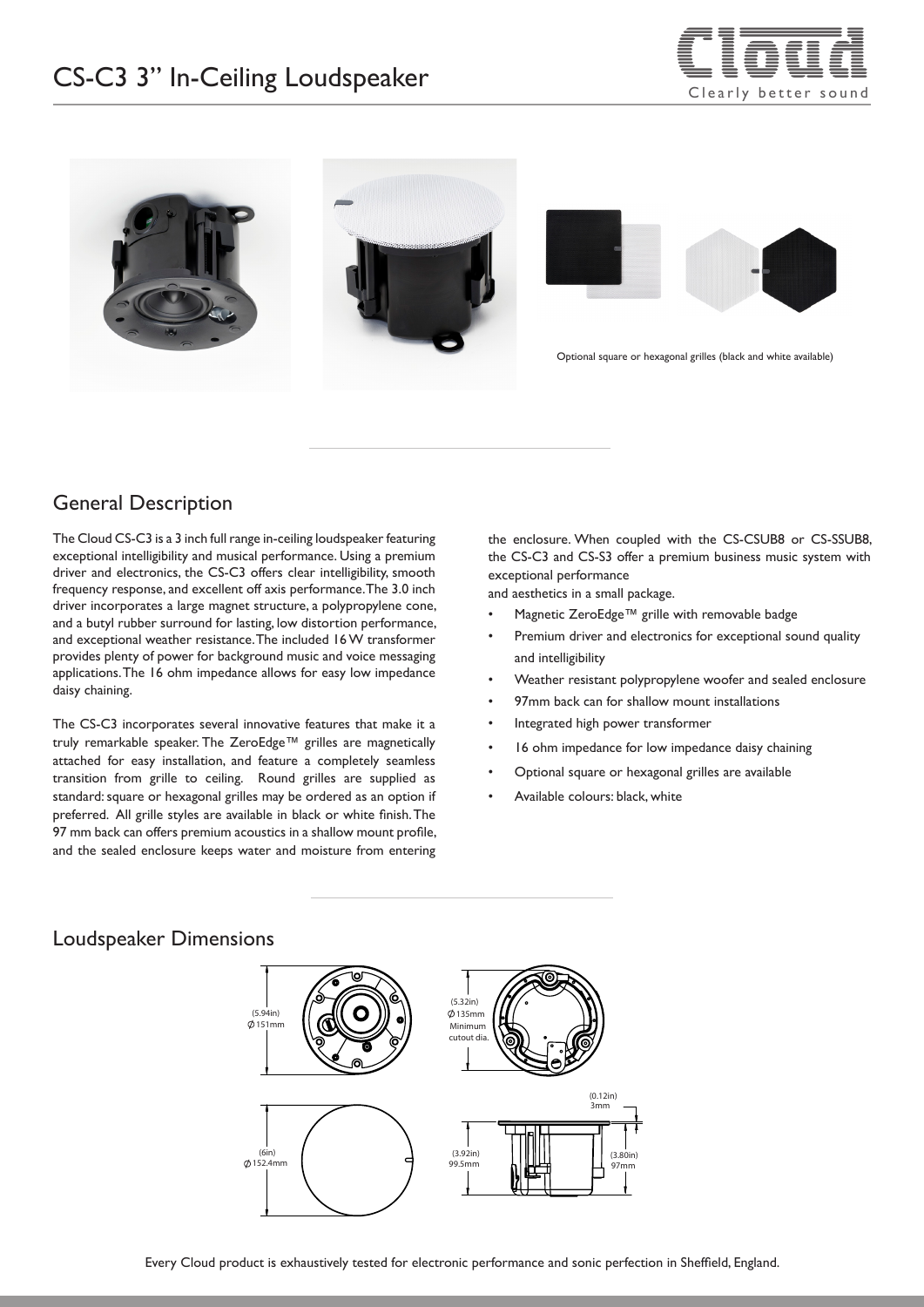

### Applications

The CS-C3 was developed as a versatile background music and mid-SPL paging speaker. It offers superior acoustic performance, and premium design at an economical price point. It is ideally suited for use in restaurants, retail stores, airports, churches, board rooms, health care facilities, and hotels. The entire CS-C series shares the same acoustic signature, so installations with varying SPL requirements can seamlessly integrate multiple models from the line. The CS-C3 is a premium background and paging speaker that offers high end performance and design at an affordable price point.

### Graphs

#### Frequency Response



### Tap Settings

| <b>Tap</b> | <b>Tap Settings</b> |        |                  |
|------------|---------------------|--------|------------------|
|            | 100V                | 70 V   | 25V              |
|            |                     | 16 ohm |                  |
| າ          | X                   | 16W    | 2W               |
|            | 16W                 | 8 W    | IW               |
|            | 8W                  | 4W     | 0.5 W            |
|            | 4W                  | 2W     | 0.3 <sub>W</sub> |
|            | 2W                  | IW     | 0.2 W            |